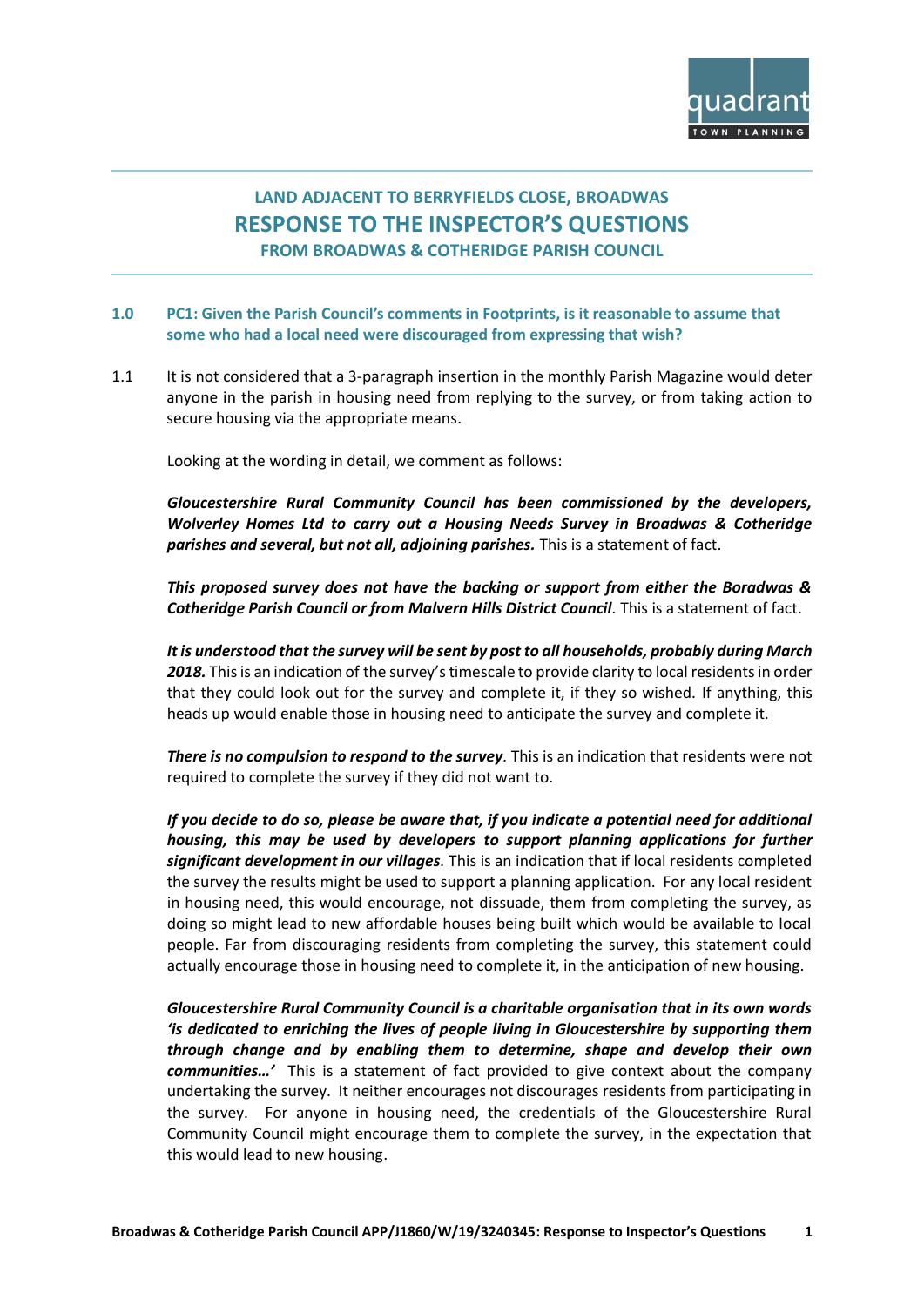

- **2.0 PC2: In your addendum to Background Paper No 1 you state that there is, at best, a maximum need for 5 affordable houses. Can you please demonstrate how you get to that figure from the one given in the appellant's local housing needs survey?**
- 2.1 The Housing Needs Survey (HNS) undertaken by Gloucestershire Rural Community Council referred to in the Addendum to the Background Paper covered an area significantly larger than just Broadwas, or even the combined parishes of Broadwas and Cotheridge. Paragraph 3.1 of the HNS identified a total of 662 households within the study area, including Wychenford (216 residential properties), Doddenham (114 dwellings), Lulsley (64 dwellings), Broadwas (99 dwellings) and Cotheridge (169 dwellings). Broadwas and Cotheridge together total 268 dwellings and represent 41% of the dwellings in the study area.
- 2.2 The HNS indicated a purported requirement of 13 affordable houses and 19 open market houses for the study area as a whole. In order to enumerate the suggested housing need for the Neighbourhood Plan Area only, and not the wider HNS study area, the Addendum pro rated the identified need according to the population of Broadwas and Cotheridge Parishes. Accordingly, 41% of 13 is 5.33, rounded to 5 affordable houses, and 41% of 19 is 8 open market houses.
- 2.3 Hence 5 is the maximum number that could be justified by the HNS at the time for the whole of the NDP Plan Area. Note that the open market figure of 8 did not take account of the planning permission for 3 dwellings in Broadwas at Zourka, which, when taken into account, reduced the open market requirement from 8 to 5 dwellings.
- **3.0 PC3: Do you accept that, if the Inspector finds that the local housing need is justified, then the development comprises 'limited affordable housing for local community needs under policies set out in the development plan' (***National Planning Policy Framework* **para 145f)? Policies for managing development within a Local Green Space should be consistent with those for Green Belts. As you are aware, under para 143 of the Framework inappropriate development in the Green Belt should not be approved except in very special circumstances. Therefore, do you accept that if the development falls under a type deemed not inappropriate under para 145 of the Framework then, whilst Policy P3 in the Neighbourhood Plan is noted, under the Framework there is no need to demonstrate very special circumstances?**
- 3.1 The Parish Council does not accept that the scheme comprises *limited affordable housing for local community needs* for the following reasons: firstly, the proposed development which comprises 13 houses on a site extending to 0.64 ha falls within the definition of '*major development'* in accordance with the terms of the Town and Country Planning (Development Management Procedure) Order 2015, as it meets both of the definitions in paragraph 2 of the Order, being more than 10 dwellings and on a site of more than 0.5ha. The scheme cannot therefore be considered as *limited.*
- 3.2 Secondly, the proposed development will not meet *local community needs* as the terms of the Unilateral Undertaking allow for a cascading of the properties to beyond the *local community* within just 2 weeks of marketing. Only if the terms of the Unilateral Undertaking were amended to ensure that the properties were taken by local people – defined as residents of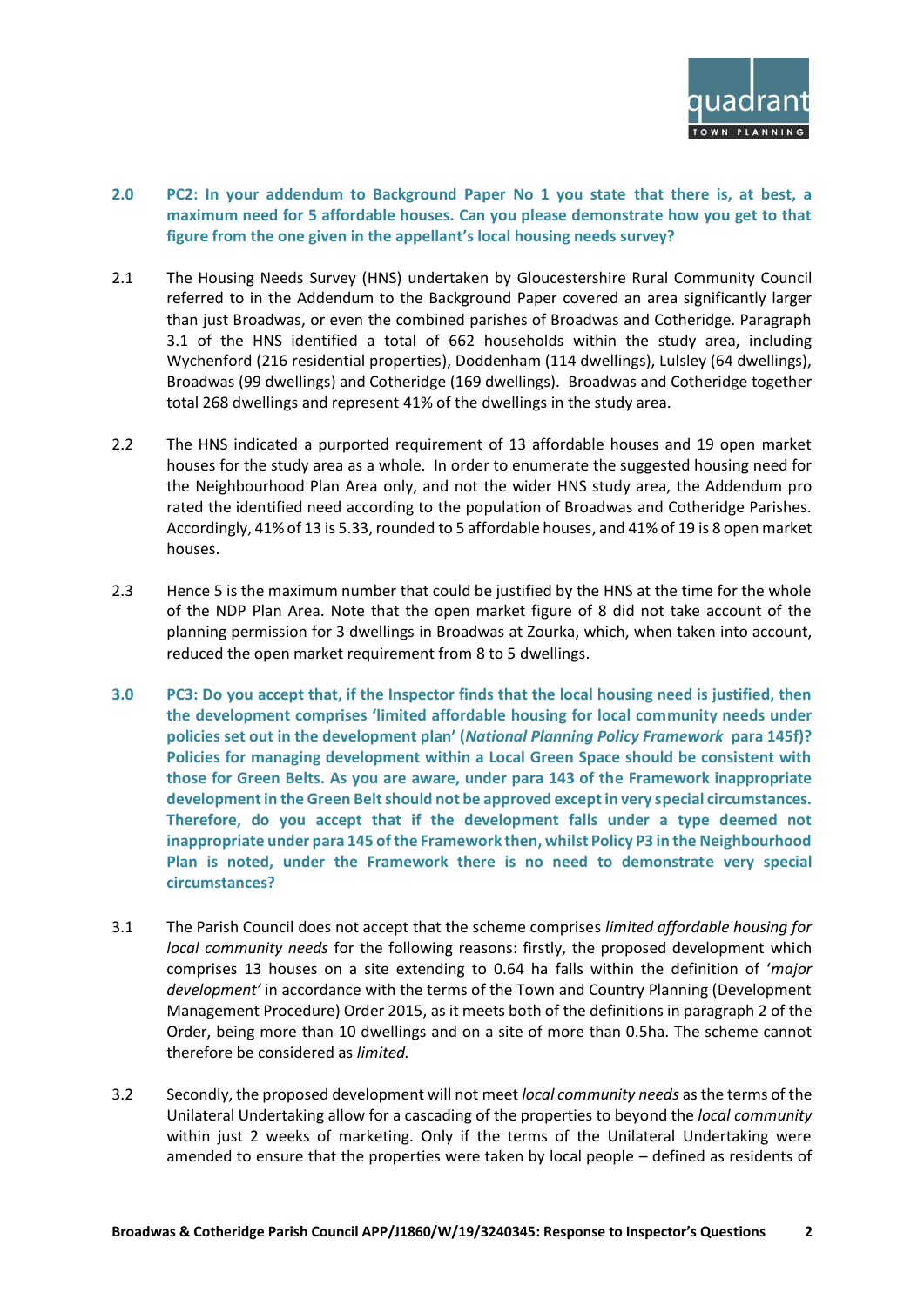

Broadwas and Cotheridge – would the scheme meet *local community needs* as required by paragraph 145f of the Framework.

- 3.3 It is acknowledged that *local community* is not defined, but any rational interpretation of this description would be based on the parish boundary, potentially extending to neighbouring parishes. In this instance, the parish of Broadwas and its neighbouring parish of Cotheridge.
- 3.4 These requirements are echoed in Policy SWDP16 Rural Exception Sites which refers to *small sites* (the site is defined as *major* as it is greater than 0.5ha), *unmet local need* and *continuing needs of local people* (the Unilateral Undertaking undermines this requirement).
- 3.5 The proposed development does not fulfil the terms of paragraph 145f and cannot therefore be considered as an *exception* to Green Belt policy. The proposed development is *inappropriate* and therefore, given the site's designation in the NDP as Local Green Space, the scheme needs to meet the Green Belt test of *very special circumstances.*
- 3.6 Policy P3 of the Neighbourhood Development Plan only allows development within Local Green Spaces if *very special circumstances* can be demonstrated. It is the Parish Council's view that the scheme fails to demonstrate *very special circumstances* as there is no *proven and as yet unmet local need* for affordable housing, as set out elsewhere in the Parish Council's submissions.
- **4.0 PC4: Do you accept that if there is a justification for this amount of LNH then (assuming there were no other concerns) that type of development is acceptable in principle on Local Green Space?**
- 4.1 We acknowledge that Green Belt policy allows *limited affordable housing for local community needs* as an *exception* and that policies for managing development within Local Green Spaces should be consistent with those for Green Belts (paragraph 101 of the Framework) and therefore a similar *exception* would apply within Local Green Spaces.
- 4.2 If there is justification for the amount of LNH proposed, it is the Parish Council's view that the location of such housing within Local Green Space is not acceptable due to the scale of the proposed development i.e. it is not *limited,* and the fact that it would not meet *local community needs.* Such development therefore fails the requirements of paragraph 145f of the Framework.
- 4.3 If the *exception* test is not met, then affordable housing is only acceptable in principle in Local Green Space if *very special circumstances* are demonstrated*.* This requires the harm to be outweighed by other considerations. The Appeal Scheme has not demonstrated *very special circumstances.*
- 4.4 Furthermore, paragraphs 143 145 of the Framework should be seen in the context of paragraph 100 with regard to Local Green Space. The designation of the Appeal Site, and adjacent area of land, as Local Green Space was carefully assessed against the three tests set out in that paragraph (as referred to in paragraph 4.9 of the Parish Council's Appeal Submissions) and supported by the Examiner in recommending that the site be adopted as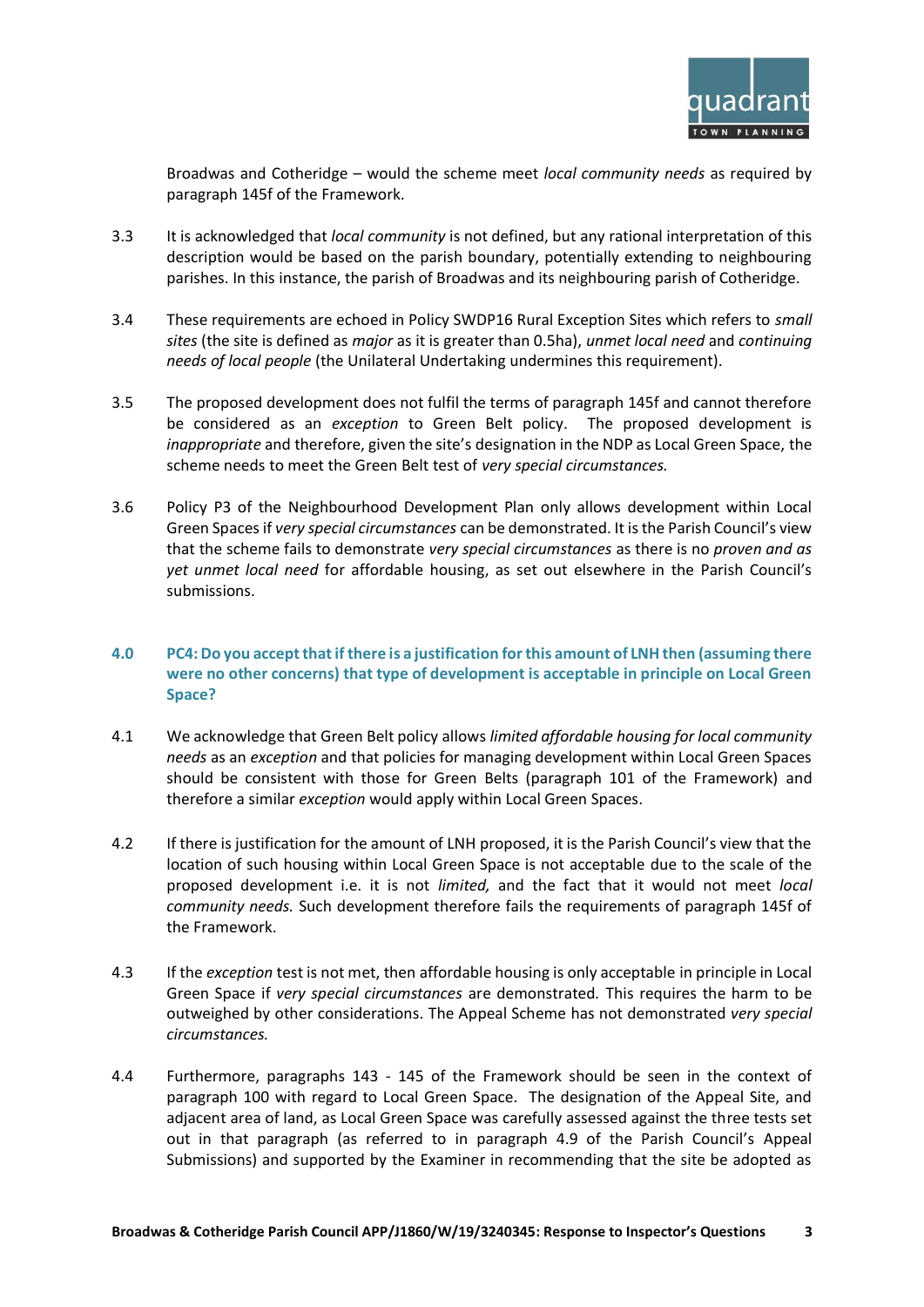

Local Green Space. The development of part of this Local Green Space for housing, whether local need exists or not, needs to be seen in the context of those three tests.

- 4.5 The premise that Green Belts should allow *limited affordable housing for local community needs* has its origins in PPG2 (paragraph 3.4), some time before Local Green Spaces were given the protection of Green Belt, and the policy context to allow limited affordable housing was drawn up reflecting the scale and purpose of Green Belts.
- 4.6 An incursion of affordable housing within an area designated as Local Green Space, which by definition is '*not an extensive tract of land'* (paragraph 100c of the Framework), will typically have a proportionally greater impact on that Local Green Space than a swathe of Green Belt which is typically more extensive.
- 4.7 Thusthe erosion of 0.64 hectares, as proposed in the Appeal scheme, is a substantial intrusion into this Local Green Space which would detract significantly from its overall roles as set out in Framework at paragraph 100.
- 4.8 In addition to meeting the terms of paragraph 144 (*very special circumstances)* or 145 (*exceptions)*, provision of affordable housing within Local Green Space would need to meet other policies within the Development Plan. The appeal proposals are seriously damaging to the interests of the site as part of a Local Green Space and the reasons for designating the land as such. This leads to conflict with SWDP policies SWDP2(F), SWDP5 and SWDP25. The principle of affordable housing within Local Green Space can only be considered acceptable in the context of the Plan as a whole.
- 4.9 Only development which does not conflict with the aims of designating Local Green Space, as set out in paragraph 100 of the Framework, can be considered acceptable.
- 4.10 Furthermore, we are reminded at paragraph 133 of the Framework that one of the key principles of the Green Belt is its *openness:*

*The Government attaches great importance to Green Belts. The fundamental aim of Green Belt policy is to prevent urban sprawl by keeping land permanently open; the essential characteristics of Green Belts are their openness and their permanence*.

- 4.11 Limited affordable housing within Local Green Space would need to adhere to these principles, specifically not increasing urban sprawl (in the case of the appeal scheme, it will increase the urban sprawl of Berryfields), and to maintain openness (the appeal scheme will wholly undermine the openness of this Local Green Space). As such, affordable housing would only be acceptable in principle if these fundamental aims of Green Belt policy were respected.
- **5.0 What is meant by you saying, in point 4 of the addendum to Background Paper No.1, special circumstances for rural exception houses in Cotheridge needs to be done on a site-specific basis rather than as a response to a more general housing need?**
- 5.1 Cotheridge is classified as Open Countryside in the SWDP and therefore is not suitable for the allocation of sites for either open market housing or affordable housing. However, if a demonstrable need local to the parish of Cotheridge were to be justified, for example an agricultural worker's dwelling, then a site specific justification would be required to support a